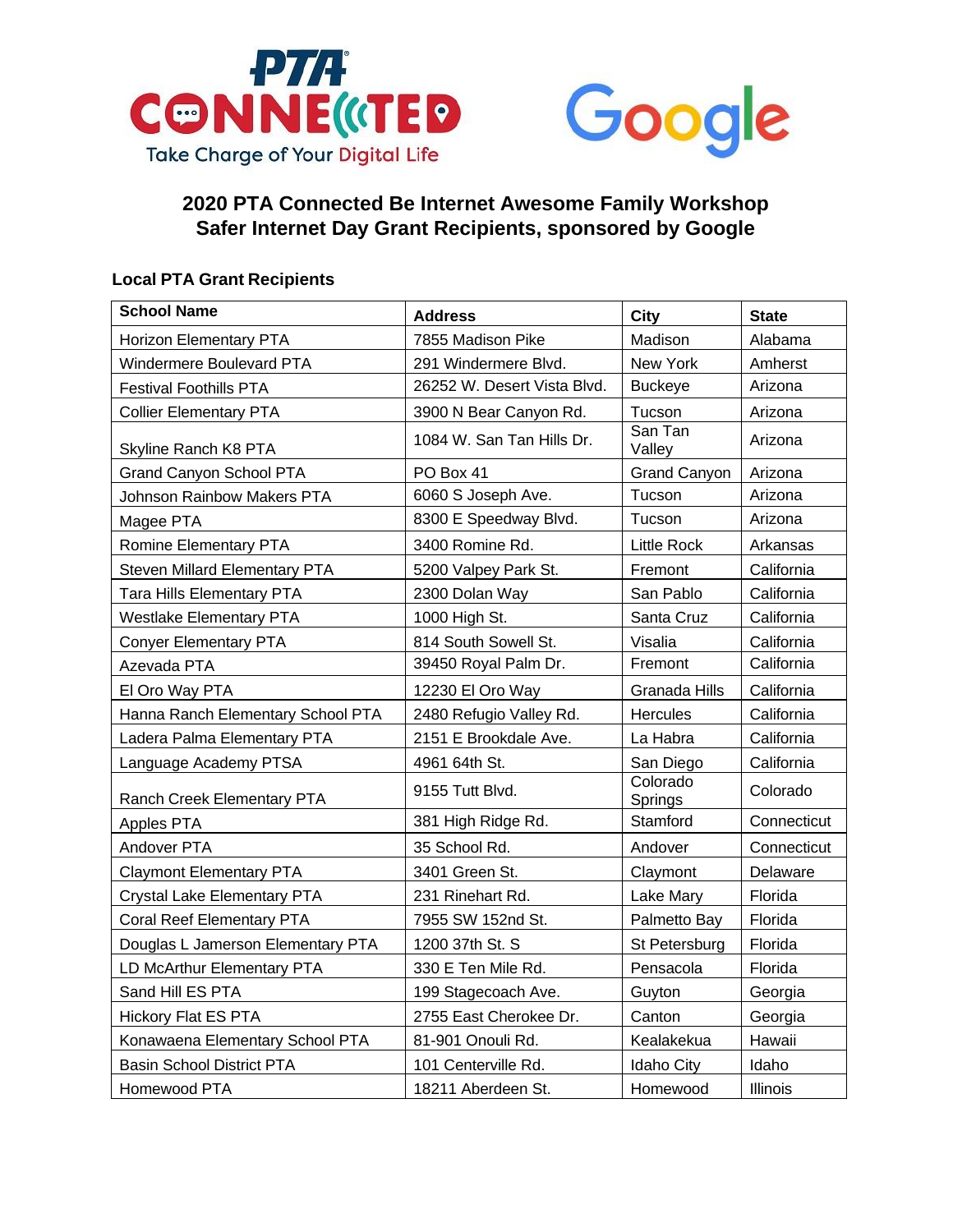



| Pierce-Downer PTA                                      | 1436 Grant St.            | Downers<br>Grove            | Illinois                 |
|--------------------------------------------------------|---------------------------|-----------------------------|--------------------------|
| Hayt School PTA                                        | 1518 W. Granville Ave.    | Chicago                     | <b>Illinois</b>          |
| Beechgrove Elementary PTA                              | 1029 Bristow Rd.          | Independence                | Kentucky                 |
| Alex R Kennedy Elementary PTA                          | 4515 Taylorsville Rd.     | Louisville                  | Kentucky                 |
| Garden Springs Elementary PTA                          | 2151 Garden Springs Dr.   | Lexington                   | Kentucky                 |
| PTA of Deerfield Elementary School,<br>Inc             | 2307 Willoughby Beach Rd. | Edgewood                    | Maryland                 |
| Church Lane Technology PTA                             | 3820 Fernside Rd.         | Randallstown                | Maryland                 |
| Dufief Elem PTA                                        | 15001 Dufief Dr.          | <b>North</b><br>Potomac     | Maryland                 |
| Nowlin Elementary PTA                                  | 23600 Penn St.            | Dearborn                    | Michigan                 |
| <b>Hillcrest Community School PTSA</b>                 | 9301 Thomas Rd.           | Bloomington                 | Minnesota                |
| Park City School PTA                                   | 10 2nd Ave. SW            | Park City                   | Montana                  |
| Sandy Searles Miller Academy PTA                       | 4851 E Lake Mead Blvd.    | Las Vegas                   | Nevada                   |
| Lincoln School PTA                                     | 302 Burton Ave.           | <b>Hasbrouck</b><br>Heights | New Jersey               |
| Cordero PS 37 PTA                                      | 158 Erie St.              | Jersey City                 | New Jersey               |
| Hazel Avenue Elementary School PTA                     | 42 Hazel Ave.             | <b>West Orange</b>          | New Jersey               |
| Horace Mann PTA                                        | 150 Walt Whitman Blvd.    | Cherry Hill                 | New Jersey               |
| Washington School PTA                                  | 709 Ridge Rd.             | Lyndhurst                   | New Jersey               |
| <b>Highview Elementary School PTA</b>                  | 200 North Central Ave.    | Hartsdale                   | New York                 |
| Donnelly PTA                                           | 1168 Conklin Rd.          | Conklin                     | New York                 |
| Harris Hill PTA                                        | 2126 Penfield Rd.         | Penfield                    | New York                 |
| Roessleville PTA                                       | 100 California Ave.       | Albany                      | New York                 |
| Duanesburg Community PTA                               | 133 School Dr.            | Duanesburg                  | New York                 |
| WG Pearson Magnet Elementary PTA                       | 3501 Fayetteville St.     | Durham                      | <b>North</b><br>Carolina |
| Central Park School for Children PTA                   | 724 Foster St.            | Durham                      | <b>North</b><br>Carolina |
| Croft Community School PTA                             | 4911 Hucks Rd.            | Charlotte                   | <b>North</b><br>Carolina |
| Dorothy J. Vaughan Academy of<br><b>Technology PTA</b> | 8601 Old Concord Rd.      | Charlotte                   | North<br>Carolina        |
| Ed Clapp PTA                                           | 3131 28th St. SW          | Fargo                       | <b>North</b><br>Dakota   |
| Samuel Bissell Elementary PTA                          | 1811 Glenwood Dr.         | Twinsburg                   | Ohio                     |
| Ledgeview Elementary School PTA                        | 9130 Shepard Rd.          | Macedonia                   | Ohio                     |
| Ridge-Brook Elementary PTA                             | 7915 Manhatten Ave.       | Parma                       | Ohio                     |
| Sooner Elementary PTA                                  | 5420 SE 89th St.          | Oklahoma City               | Oklahoma                 |
| Harrison Park School PTA                               | 2225 SE 87th Ave.         | Portland                    | Oregon                   |
| <b>Grout Elementary PTA</b>                            | 3119 S.E. Holgate Blvd.   | Portland                    | Oregon                   |